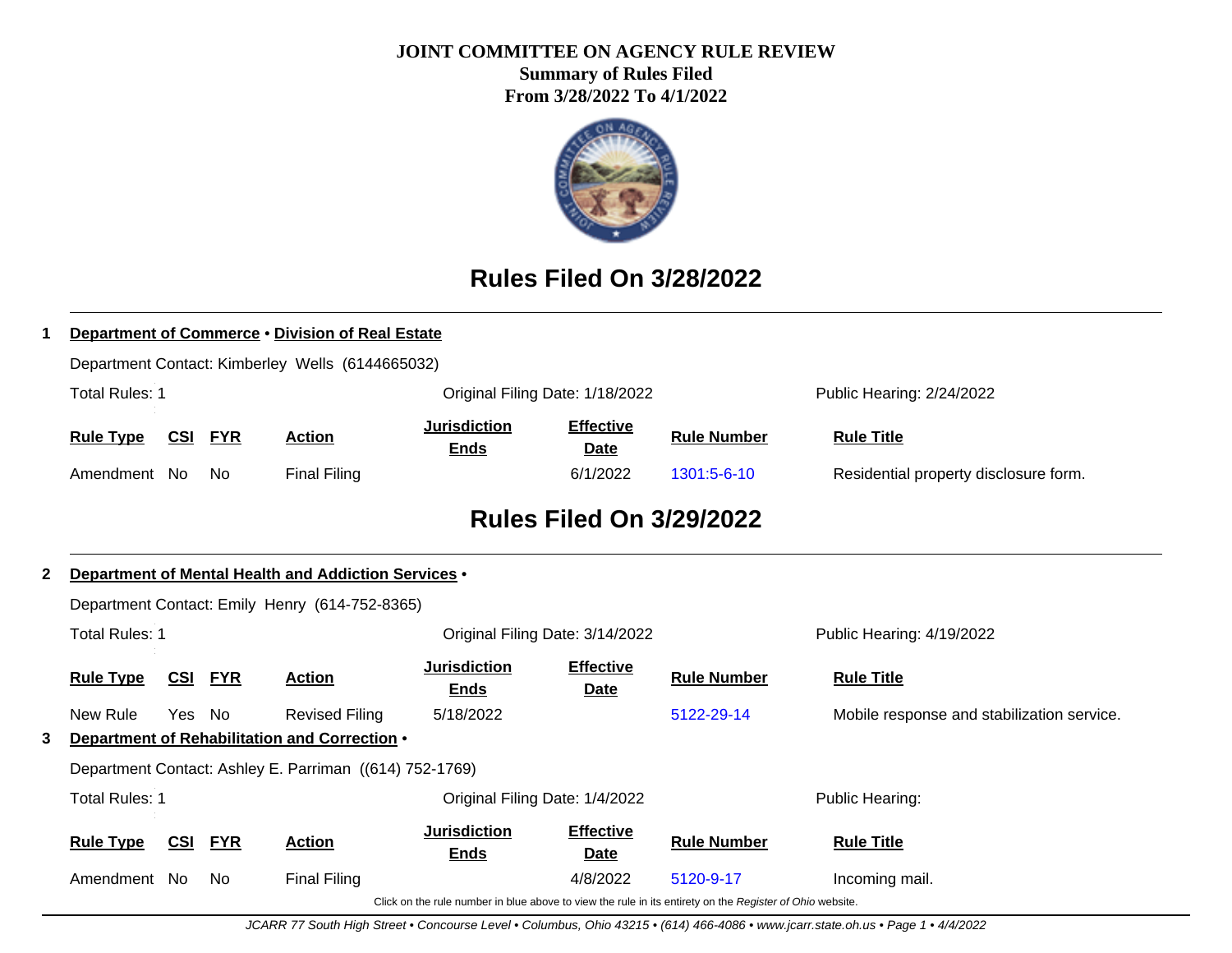#### **4 Department of Rehabilitation and Correction** • **Division of Parole and Community Services**

Department Contact: Ashley E. Parriman ((614) 752-1769)

|   | Total Rules: 5                  |            |            |                                                             | Original Filing Date: 1/19/2022    |                                 |                    | Public Hearing: 2/23/2022                                                                                            |  |  |  |
|---|---------------------------------|------------|------------|-------------------------------------------------------------|------------------------------------|---------------------------------|--------------------|----------------------------------------------------------------------------------------------------------------------|--|--|--|
|   | <b>Rule Type</b>                | <u>CSI</u> | <b>FYR</b> | <b>Action</b>                                               | <b>Jurisdiction</b><br><b>Ends</b> | <b>Effective</b><br><b>Date</b> | <b>Rule Number</b> | <b>Rule Title</b>                                                                                                    |  |  |  |
|   | Amendment No                    |            | Yes        | <b>Final Filing</b>                                         |                                    | 4/8/2022                        | 5120:1-5-01        | Glossary of terms.                                                                                                   |  |  |  |
|   | Amendment No                    |            | Yes        | Final Filing                                                |                                    | 4/8/2022                        | 5120:1-5-03        | Eligibility for subsidies; requirements for<br>comprehensive plan and grant application for<br>corrections services. |  |  |  |
|   | Amendment No                    |            | Yes        | <b>Final Filing</b>                                         |                                    | 4/8/2022                        | 5120:1-5-05        | Program monitoring and evaluation of participating<br>counties.                                                      |  |  |  |
|   | Amendment No                    |            | Yes        | <b>Final Filing</b>                                         |                                    | 4/8/2022                        | 5120:1-5-06        | Subsidy awards to municipal corporations and<br>counties.                                                            |  |  |  |
|   | Amendment No                    |            | Yes        | Final Filing                                                |                                    | 4/8/2022                        | 5120:1-5-07        | Reduction in local funding prohibited.                                                                               |  |  |  |
| 5 |                                 |            |            | <b>Public Utilities Commission of Ohio . Motor Carriers</b> |                                    |                                 |                    |                                                                                                                      |  |  |  |
|   |                                 |            |            | Department Contact: Angela Hawkins (614-466-0122)           |                                    |                                 |                    |                                                                                                                      |  |  |  |
|   | <b>Total Rules: 1</b>           |            |            |                                                             |                                    | Original Filing Date: 3/29/2022 |                    | Public Hearing:                                                                                                      |  |  |  |
|   | <b>Rule Type</b>                | <u>CSI</u> | <b>FYR</b> | <b>Action</b>                                               | <b>Jurisdiction</b><br><u>Ends</u> | <b>Effective</b><br><b>Date</b> | <b>Rule Number</b> | <b>Rule Title</b>                                                                                                    |  |  |  |
|   | Amendment Yes                   |            | Yes        | <b>Original Filing</b>                                      | 6/2/2022                           |                                 | 4901:2-22-01       | Definitions.                                                                                                         |  |  |  |
|   | <b>Rules Filed On 3/30/2022</b> |            |            |                                                             |                                    |                                 |                    |                                                                                                                      |  |  |  |

# **6 Department of Agriculture** • **Animal Industry**

| Department Contact: Jacquelyn Rachelle Keller-Potvin (614-728-6340) |  |  |
|---------------------------------------------------------------------|--|--|

| Total Rules: 1                                                                                           |     |            |                | Original Filing Date: 2/23/2022    |                                 |                    | Public Hearing: 3/30/2022 |
|----------------------------------------------------------------------------------------------------------|-----|------------|----------------|------------------------------------|---------------------------------|--------------------|---------------------------|
| <b>Rule Type</b>                                                                                         | CSI | <b>FYR</b> | <b>Action</b>  | <b>Jurisdiction</b><br><u>Ends</u> | <b>Effective</b><br><u>Date</u> | <b>Rule Number</b> | <b>Rule Title</b>         |
| Amendment                                                                                                | Yes | Yes        | Revised Filing | 4/29/2022                          |                                 | $901:1 - 6 - 05$   | Health.                   |
| Click on the rule number in blue above to view the rule in its entirety on the Register of Ohio website. |     |            |                |                                    |                                 |                    |                           |

JCARR 77 South High Street • Concourse Level • Columbus, Ohio 43215 • (614) 466-4086 • www.jcarr.state.oh.us • Page 2 • 4/4/2022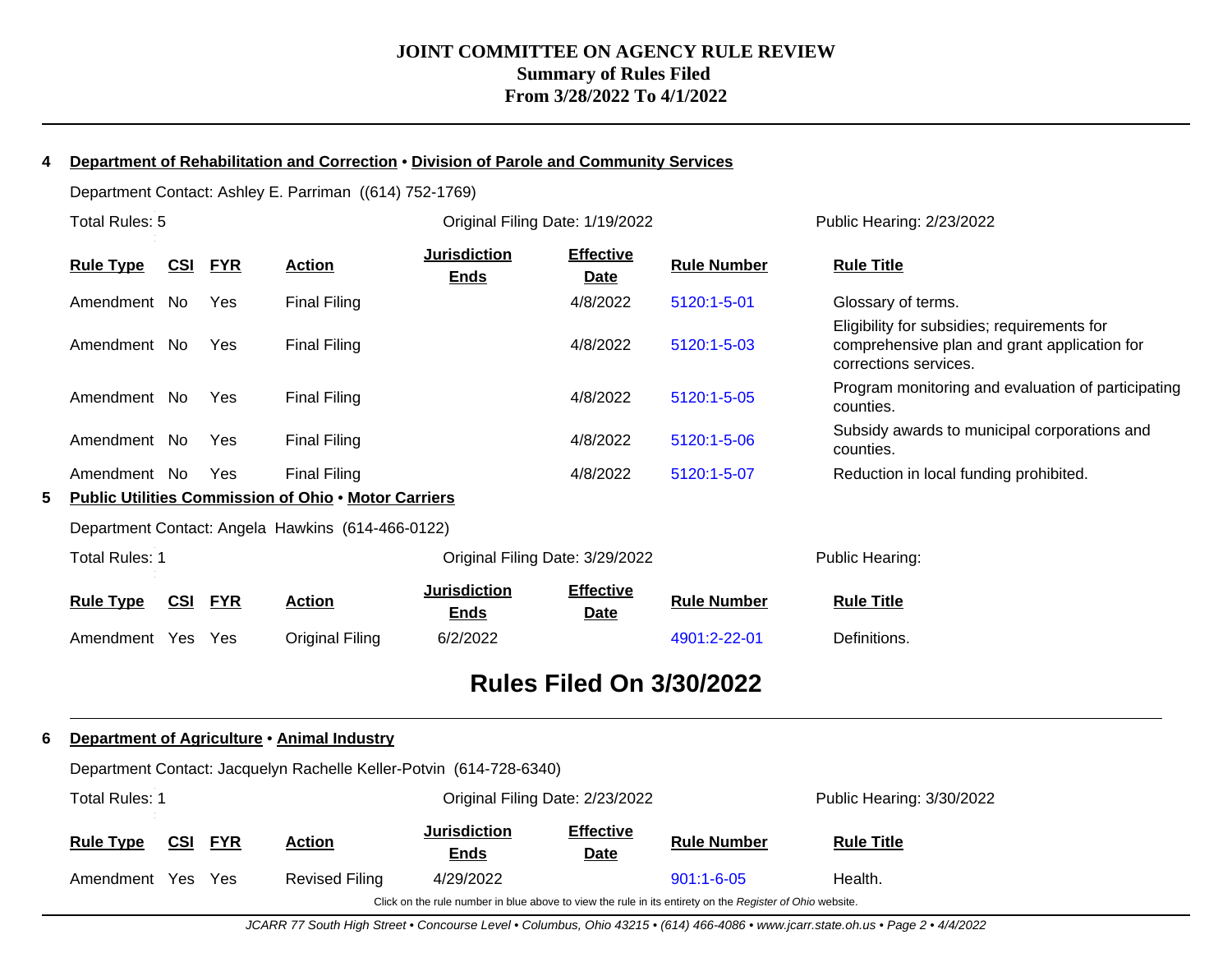#### **7 Department of Agriculture** • **Animal Industry**

|                                                                      | Department Contact: Jacquelyn Rachelle Keller-Potvin (614-728-6340) |     |            |                        |                                    |                                 |                    |                                                                            |  |  |  |
|----------------------------------------------------------------------|---------------------------------------------------------------------|-----|------------|------------------------|------------------------------------|---------------------------------|--------------------|----------------------------------------------------------------------------|--|--|--|
|                                                                      | <b>Total Rules: 1</b>                                               |     |            |                        | Original Filing Date: 2/23/2022    |                                 |                    | Public Hearing: 3/30/2022                                                  |  |  |  |
|                                                                      | <b>Rule Type</b>                                                    | CSI | <b>FYR</b> | <b>Action</b>          | <b>Jurisdiction</b><br><b>Ends</b> | <b>Effective</b><br><b>Date</b> | <b>Rule Number</b> | <b>Rule Title</b>                                                          |  |  |  |
|                                                                      | Amendment Yes Yes                                                   |     |            | <b>Revised Filing</b>  | 4/29/2022                          |                                 | $901:1 - 8 - 02$   | Licensing.                                                                 |  |  |  |
| Department of Job and Family Services . Division of Food Stamps<br>8 |                                                                     |     |            |                        |                                    |                                 |                    |                                                                            |  |  |  |
| Department Contact: Michael Lynch (614-466-4605)                     |                                                                     |     |            |                        |                                    |                                 |                    |                                                                            |  |  |  |
|                                                                      | <b>Total Rules: 11</b>                                              |     |            |                        | Original Filing Date: 3/30/2022    |                                 |                    | Public Hearing: 5/5/2022                                                   |  |  |  |
|                                                                      | <b>Rule Type</b>                                                    | CSI | <b>FYR</b> | <b>Action</b>          | <b>Jurisdiction</b><br><b>Ends</b> | <b>Effective</b><br><b>Date</b> | <b>Rule Number</b> | <b>Rule Title</b>                                                          |  |  |  |
|                                                                      | Amendment No                                                        |     | No         | <b>Original Filing</b> | 6/3/2022                           |                                 | 5101:4-3-11        | Food assistance: work registration and exemptions.                         |  |  |  |
|                                                                      | Amendment No                                                        |     | No.        | <b>Original Filing</b> | 6/3/2022                           |                                 | 5101:4-3-11.1      | Food assistance: work registration requirements.                           |  |  |  |
|                                                                      | Amendment No                                                        |     | No.        | <b>Original Filing</b> | 6/3/2022                           |                                 | 5101:4-3-20        | Food assistance: able-bodied adults without<br>dependents.                 |  |  |  |
|                                                                      | Amendment No                                                        |     | Yes        | <b>Original Filing</b> | 6/3/2022                           |                                 | 5101:4-3-20.1      | Food assistance: regaining eligibility.                                    |  |  |  |
|                                                                      | Amendment No                                                        |     | No.        | <b>Original Filing</b> | 6/3/2022                           |                                 | 5101:4-3-29        | Food assistance employment and training: case<br>management.               |  |  |  |
|                                                                      | Amendment No                                                        |     | No         | <b>Original Filing</b> | 6/3/2022                           |                                 | 5101:4-3-30        | Food assistance employment and training program.                           |  |  |  |
|                                                                      | Amendment No                                                        |     | No         | <b>Original Filing</b> | 6/3/2022                           |                                 | 5101:4-3-31        | Food assistance employment and training: required<br>hours.                |  |  |  |
|                                                                      | Amendment No                                                        |     | Yes        | <b>Original Filing</b> | 6/3/2022                           |                                 | 5101:4-3-32        | Food assistance employment and training:<br>supportive services.           |  |  |  |
|                                                                      | Amendment No                                                        |     | No.        | <b>Original Filing</b> | 6/3/2022                           |                                 | 5101:4-3-36        | Food assistance employment and training:<br>displacement of other persons. |  |  |  |
|                                                                      | New Rule                                                            | No  | No         | <b>Original Filing</b> | 6/3/2022                           |                                 | 5101:4-3-39        | Food assistance employment and training: job<br>retention.                 |  |  |  |
|                                                                      | New Rule                                                            | No  | No         | <b>Original Filing</b> | 6/3/2022                           |                                 | 5101:4-3-40        | Food assistance employment and training: work-<br>based learning.          |  |  |  |
|                                                                      |                                                                     |     |            |                        |                                    |                                 |                    |                                                                            |  |  |  |

**9 Ohio Environmental Protection Agency** •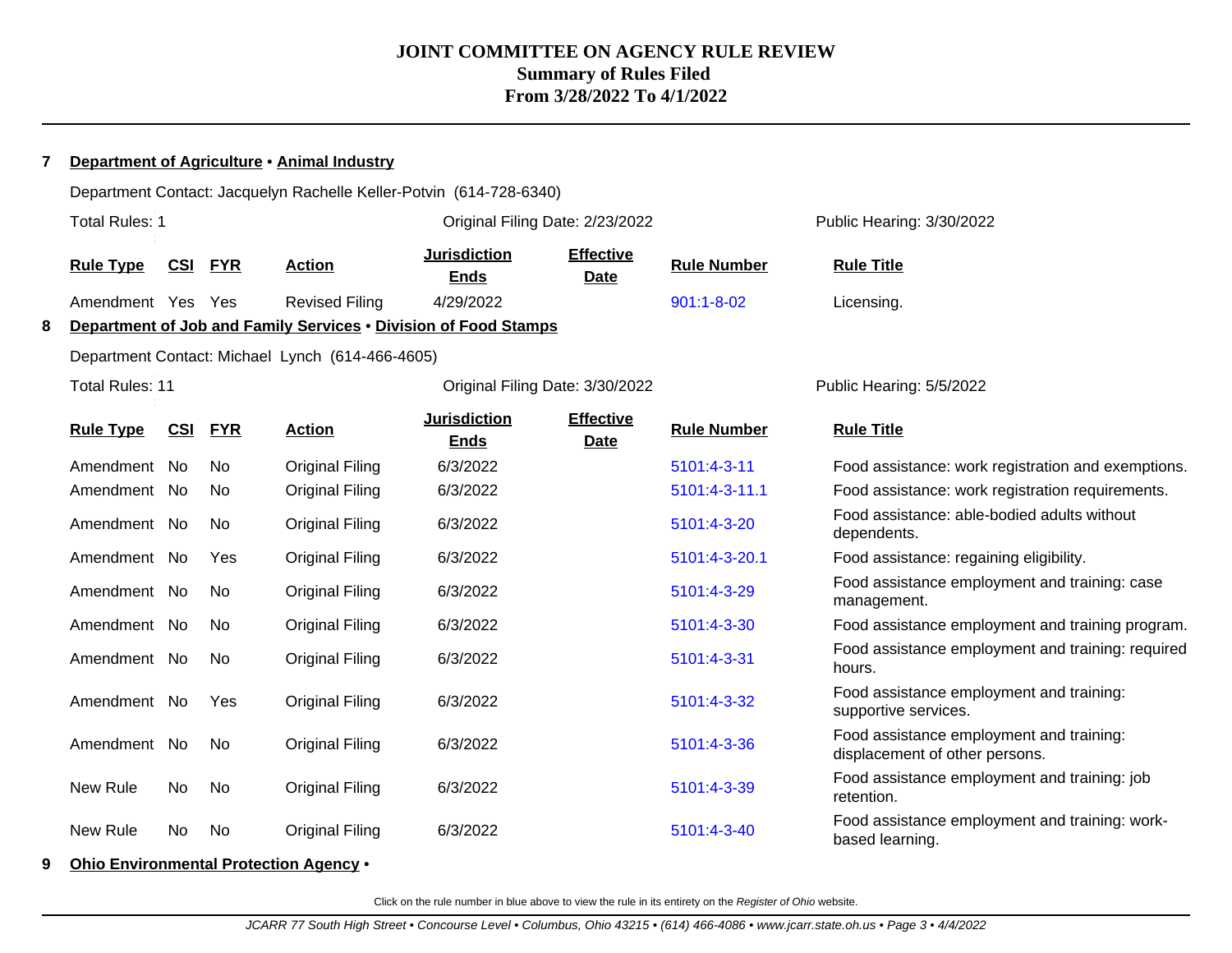#### Department Contact: Zachary Winoker (740-380-5267)

|                             | <b>Total Rules: 7</b>                            |            |            |                 | Original Filing Date: 3/30/2022    |                                 |                    | Public Hearing: 5/4/2022                                                              |  |  |
|-----------------------------|--------------------------------------------------|------------|------------|-----------------|------------------------------------|---------------------------------|--------------------|---------------------------------------------------------------------------------------|--|--|
|                             | <b>Rule Type</b>                                 | <u>CSI</u> | <b>FYR</b> | <b>Action</b>   | <b>Jurisdiction</b><br><b>Ends</b> | <b>Effective</b><br><b>Date</b> | <b>Rule Number</b> | <b>Rule Title</b>                                                                     |  |  |
|                             | Amendment Yes Yes                                |            |            | Original Filing | 6/3/2022                           |                                 | 3745-90-01         | Harmful algal blooms - definitions.                                                   |  |  |
|                             | Amendment Yes Yes                                |            |            | Original Filing | 6/3/2022                           |                                 | 3745-90-02         | Harmful algal blooms - applicability and action<br>levels.                            |  |  |
|                             | Amendment Yes Yes                                |            |            | Original Filing | 6/3/2022                           |                                 | 3745-90-03         | Harmful algal blooms - monitoring.                                                    |  |  |
|                             | Amendment Yes Yes                                |            |            | Original Filing | 6/3/2022                           |                                 | 3745-90-04         | Harmful algal blooms - analytical methods and<br>reporting.                           |  |  |
|                             | Amendment Yes Yes                                |            |            | Original Filing | 6/3/2022                           |                                 | 3745-90-05         | Harmful algal blooms - treatment techniques.                                          |  |  |
|                             | Amendment Yes Yes                                |            |            | Original Filing | 6/3/2022                           |                                 | 3745-90-06         | Harmful algal blooms - tier 1 public notification and<br>consumer confidence reports. |  |  |
|                             | Amendment Yes Yes                                |            |            | Original Filing | 6/3/2022                           |                                 | 3745-90-07         | Harmful algal blooms - recordkeeping.                                                 |  |  |
| 10 Ohio Ethics Commission . |                                                  |            |            |                 |                                    |                                 |                    |                                                                                       |  |  |
|                             | Department Contact: James E. Hood (614-314-0211) |            |            |                 |                                    |                                 |                    |                                                                                       |  |  |

Total Rules: 9

Original Filing Date: 3/30/2022 Public Hearing:

| <b>Rule Type</b> | <u>CSI</u> | <b>FYR</b> | <b>Action</b> | <b>Jurisdiction</b><br><b>Ends</b> | <b>Effective</b><br><b>Date</b> | <b>Rule Number</b> | <b>Rule Title</b>                                                                                                                                                                         |
|------------------|------------|------------|---------------|------------------------------------|---------------------------------|--------------------|-------------------------------------------------------------------------------------------------------------------------------------------------------------------------------------------|
| No Change        | No.        | Yes        | <b>FYR</b>    | 6/28/2022                          |                                 | 102:102-3-04       | Advisory processes; telephone and electronic mail<br>guidance.                                                                                                                            |
| No Change        | No.        | Yes        | <b>FYR</b>    | 6/28/2022                          |                                 | 102:102-3-06       | Advisory processes; availability and distribution.                                                                                                                                        |
| No Change        | No.        | Yes        | <b>FYR</b>    | 6/28/2022                          |                                 | 102:102-3-08       | Travel expenses paid or reimbursed by non-agency<br>sources for travel to conferences, seminars, or<br>similar events.                                                                    |
| No Change        | No.        | Yes        | <b>FYR</b>    | 6/28/2022                          |                                 | 102:102-5-03       | Financial disclosure filing requirement; persons of<br>equivalent rank to directors, assistant directors,<br>deputy directors, or division chiefs of state<br>administrative departments. |
| No Change        | No.        | Yes        | <b>FYR</b>    | 6/28/2022                          |                                 | 102:102-5-06       | Financial disclosure filing requirement; public<br>officials subject to multiple filing requirements;<br>voluntary filers.                                                                |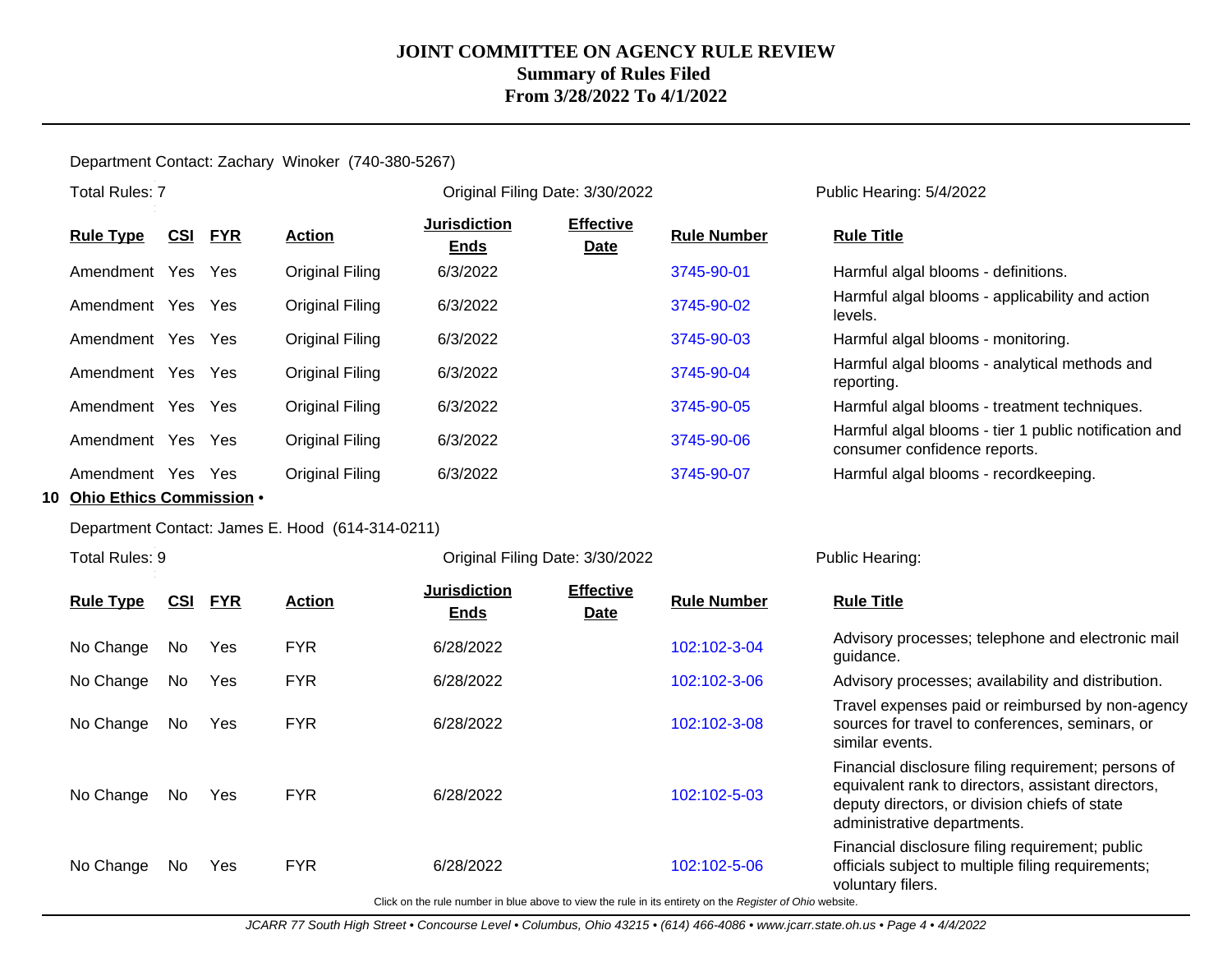| No Change No |     | <b>Yes</b> | FYR | 6/28/2022 | 102:102-5-07 | Review of filed statements to determine<br>completeness. |
|--------------|-----|------------|-----|-----------|--------------|----------------------------------------------------------|
| No Change No |     | Yes        | FYR | 6/28/2022 | 102:102-5-13 | Financial disclosure statement complaints.               |
| No Change No |     | Yes        | FYR | 6/28/2022 | 102:102-7-03 | Investigative Committee.                                 |
| No Change    | No. | Yes        | FYR | 6/28/2022 | 102:102-9-09 | Hearing Examiners.                                       |

# **Rules Filed On 3/31/2022**

#### **11 Department of Education** •

Department Contact: Sherry Worstell (614-995-9934)

Total Rules: 19

Original Filing Date: 3/31/2022 Public Hearing: 5/10/2022

|                  | <u>CSI</u> | <b>FYR</b> | <u>Action</u>          | <b>Jurisdiction</b> | <b>Effective</b> | <b>Rule Number</b> | <b>Rule Title</b>                                         |  |
|------------------|------------|------------|------------------------|---------------------|------------------|--------------------|-----------------------------------------------------------|--|
| <b>Rule Type</b> |            |            |                        | <b>Ends</b>         | <b>Date</b>      |                    |                                                           |  |
| Rescission       | No         | Yes        | Original Filing        | 6/4/2022            |                  | 3301-28-01         | Definitions.                                              |  |
| New Rule         | No.        | No.        | Original Filing        | 6/4/2022            |                  | 3301-28-01         | Definitions.                                              |  |
| Rescission       | No         | Yes        | Original Filing        | 6/4/2022            |                  | 3301-28-02         | Annual measureable objectives.                            |  |
| New Rule         | No         | No         | Original Filing        | 6/4/2022            |                  | 3301-28-02         | Gap closing component and measures.                       |  |
| Rescission       | No         | Yes        | <b>Original Filing</b> | 6/4/2022            |                  | 3301-28-03         | Performance index.                                        |  |
| New Rule         | No         | No         | Original Filing        | 6/4/2022            |                  | 3301-28-03         | Achievement component and measure.                        |  |
| Rescission       | No         | Yes        | Original Filing        | 6/4/2022            |                  | 3301-28-04         | Performance indicators.                                   |  |
| New Rule         | No         | No         | Original Filing        | 6/4/2022            |                  | 3301-28-04         | Gifted performance indicator.                             |  |
| Rescission       | No         | Yes        | Original Filing        | 6/4/2022            |                  | 3301-28-05         | Graduation rates.                                         |  |
| New Rule         | No         | No         | Original Filing        | 6/4/2022            |                  | 3301-28-05         | Graduation component and measures.                        |  |
| Rescission       | No         | Yes        | Original Filing        | 6/4/2022            |                  | 3301-28-06         | Value-added progress dimension.                           |  |
| New Rule         | No         | No         | Original Filing        | 6/4/2022            |                  | 3301-28-06         | Progress component and measures.                          |  |
| Rescission       | No         | Yes        | Original Filing        | 6/4/2022            |                  | 3301-28-07         | Kindergarten through third grade literacy<br>improvement. |  |
| New Rule         | No.        | No         | Original Filing        | 6/4/2022            |                  | 3301-28-07         | Early literacy component and measures.                    |  |
| Rescission       | No         | Yes        | Original Filing        | 6/4/2022            |                  | 3301-28-08         | Prepared for success graded component.                    |  |
|                  |            |            |                        |                     |                  |                    |                                                           |  |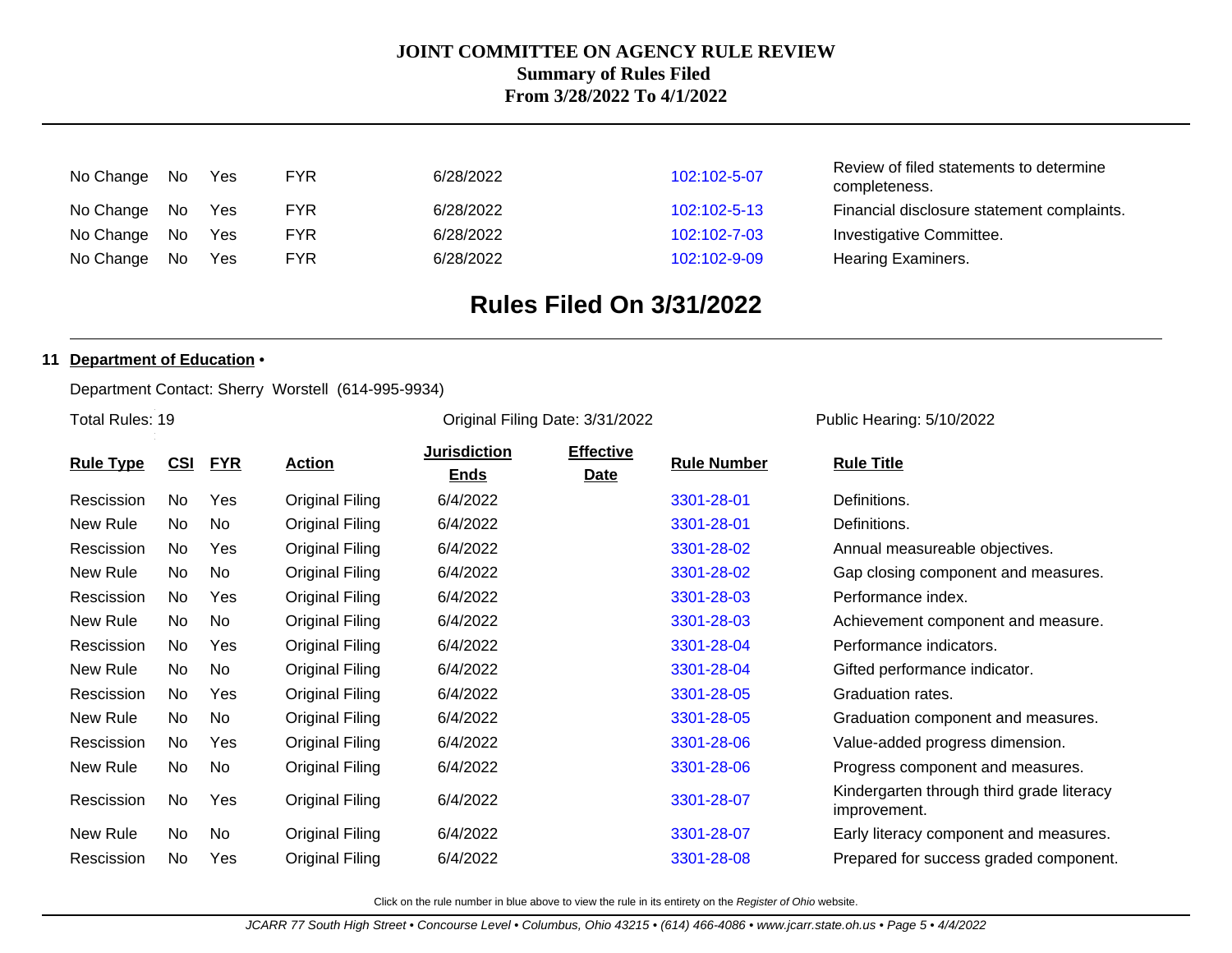| New Rule   | No.            | No. | Original Filing | 6/4/2022 | 3301-28-08 | College, career, workforce, and military readiness<br>component. |
|------------|----------------|-----|-----------------|----------|------------|------------------------------------------------------------------|
| Rescission | N <sub>0</sub> | Yes | Original Filing | 6/4/2022 | 3301-28-09 | Other graded components.                                         |
| Rescission | No.            | Yes | Original Filing | 6/4/2022 | 3301-28-10 | Overall grade for school districts and buildings.                |
| New Rule   | No.            | No. | Original Filing | 6/4/2022 | 3301-28-10 | Ratings for schools and districts.                               |

# **Rules Filed On 4/1/2022**

Original Filing Date: 4/1/2022 Public Hearing: 5/2/2022

#### **12 Department of Public Safety** •

Department Contact: Joseph Kirk (614-466-5605)

Total Rules: 14

| <b>Rule Type</b> | <u>CSI</u> | <b>FYR</b> | <b>Action</b>   | Jurisdiction<br><b>Ends</b> | <b>Effective</b><br><b>Date</b> | <b>Rule Number</b> | <b>Rule Title</b>                                                 |
|------------------|------------|------------|-----------------|-----------------------------|---------------------------------|--------------------|-------------------------------------------------------------------|
| Amendment Yes    |            | <b>Yes</b> | Original Filing | 6/5/2022                    |                                 | 4501-53-01         | Definitions.                                                      |
| Amendment Yes    |            | <b>Yes</b> | Original Filing | 6/5/2022                    |                                 | 4501-53-02         | Basic riding skills.                                              |
| Amendment Yes    |            | Yes        | Original Filing | 6/5/2022                    |                                 | 4501-53-03         | Instructor qualifications for certification to teach.             |
| Amendment Yes    |            | Yes        | Original Filing | 6/5/2022                    |                                 | 4501-53-04         | Instructor professional standards.                                |
| Amendment Yes    |            | Yes        | Original Filing | 6/5/2022                    |                                 | 4501-53-05         | Renewal of certification to teach.                                |
| Amendment Yes    |            | Yes        | Original Filing | 6/5/2022                    |                                 | 4501-53-06         | Private provider qualifications for certification of<br>approval. |
| Amendment Yes    |            | Yes        | Original Filing | 6/5/2022                    |                                 | 4501-53-07         | Public provider qualifications for certification of<br>approval.  |
| Amendment Yes    |            | Yes        | Original Filing | 6/5/2022                    |                                 | 4501-53-08         | Provider inspections.                                             |
| Amendment Yes    |            | Yes        | Original Filing | 6/5/2022                    |                                 | 4501-53-09         | Renewal of private provider certification of<br>approval.         |
| Amendment Yes    |            | Yes        | Original Filing | 6/5/2022                    |                                 | 4501-53-11         | Provider professional standards.                                  |
| Amendment Yes    |            | Yes        | Original Filing | 6/5/2022                    |                                 | 4501-53-12         | Basic riding skills two.                                          |
| Amendment Yes    |            | Yes        | Original Filing | 6/5/2022                    |                                 | 4501-53-14         | Basic riding skills for returning rider.                          |
| Amendment Yes    |            | Yes        | Original Filing | 6/5/2022                    |                                 | 4501-53-15         | Advanced riding skills.                                           |
| Amendment Yes    |            | <b>Yes</b> | Original Filing | 6/5/2022                    |                                 | 4501-53-16         | Materials incorporated by reference.                              |